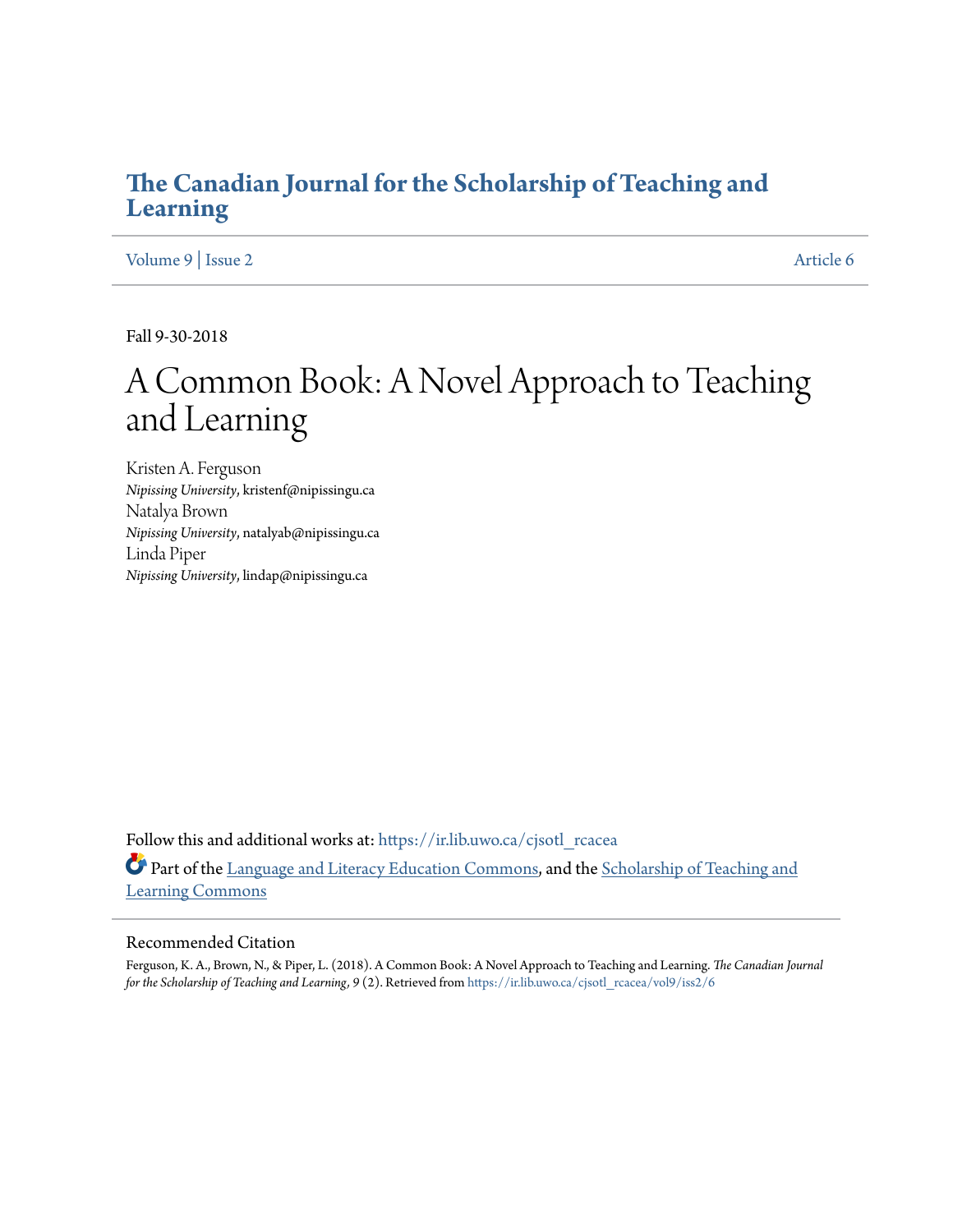# A Common Book: A Novel Approach to Teaching and Learning

## **Abstract**

Most research on common book programs focuses on student outcomes. This paper presents a study about the impact of a common book program on teaching and learning practices at a small mainly undergraduate university. This study consists of two phases. In Phase 1, we surveyed faculty members (*N*= 32, a response rate of 21.3%), about the influence of the program on teaching practices and dialogue with colleagues as well as their perceptions of the program's impact on student learning. In Phase 2, we conducted interviews with business faculty, who were early program adopters (*N*=8). Most respondents believed that students benefited from the program. Faculty members perceived the common book program as a tool that facilitated course content and enhanced students' literacy. While responses were mixed about the perceived impact on teaching practices, faculty members interviewed felt that the common book program created opportunities for discussion about teaching and learning.

La majorité des recherches menées sur les programmes de livre commun se concentrent sur les résultats des étudiants. Cet article présente une étude qui a porté sur l'impact d'un programme de livre commun sur les pratiques pédagogiques dans une petite université offrant principalement des études de premier cycle. Cette étude s'est déroulée en deux phases. Au cours de la Phase I, nous avons mené une enquête auprès de professeurs (N = 32, avec un taux de réponse de 21,3 %) concernant l'influence du programme sur les pratiques d'enseignement et le dialogue avec les collègues, ainsi que concernant leurs perceptions de l'impact du programme sur l'apprentissage des étudiants. Au cours de la Phase II, nous avons mené des entrevues avec des professeurs d'administration des affaires qui avaient adopté le programme dès sa phase initiale (N = 8). La plupart des répondants ont déclaré que selon eux, les étudiants avaient bénéficié du programme. Les professeurs ont considéré le programme de livre commun comme un outil qui simplifie le contenu du cours et améliore l'alphabétisation des étudiants. Bien que les réponses aient été variées en ce qui concerne la perception de l'impact sur les pratiques d'enseignement, les professeurs interrogés ont indiqué que selon eux, le programme de livre commun avait créé des occasions de discussion sur l'enseignement et l'apprentissage.

#### **Keywords**

common book, common reading, literacy, freshmen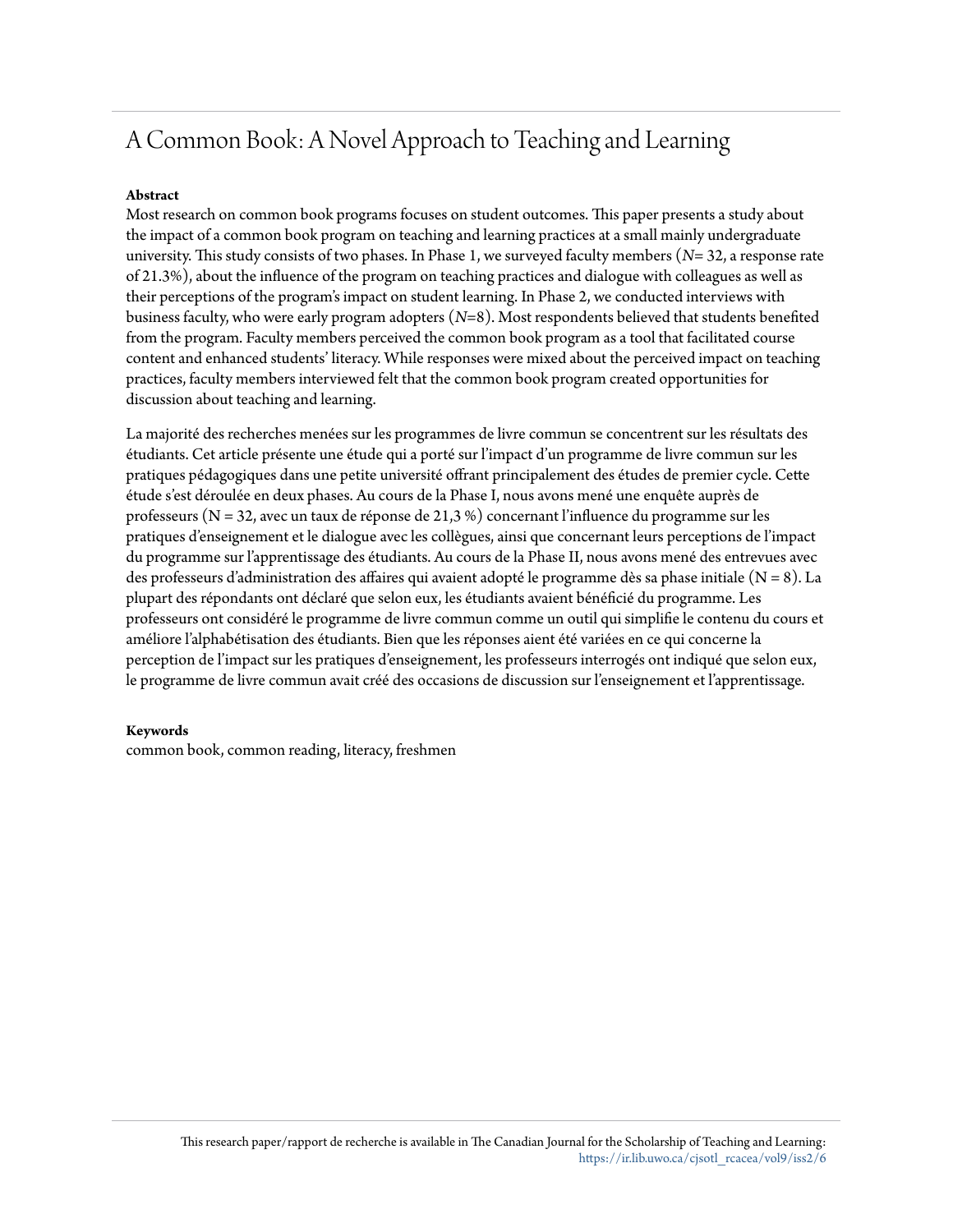A recent article in the *New York Times* reported that 40% of colleges in the United States have a common reading assignment during orientation (Goldstein, 2017). While common book programs (also known as freshman reading, summer reading, common book, and one book programs) have been a staple of campus life in the U.S. for some time, common book programs have also been cropping up on post-secondary campuses across Canada (e.g., McMaster University, n.d.; Queen's University, n.d.; University of Calgary, n.d.).

This popular campus reading program has incoming first year students all read a common book, which is usually a work of fiction or a biography that is related to a theme of social justice. As Moser (2010) notes, while all common reading programs are shaped by their respective postsecondary institution's context and culture, the basic tenets of a common reading program is to promote social cohesion and academic engagement with a text. Everyone reading the same rich book creates a common ground for academic discussion. Thus the often stated general goals of campus common reading programs are to create a sense of community among students, faculty and staff and to introduce students to post-secondary level literacy and thinking skills (Ferguson, 2006; Fidler, 1997).

Common book programs are usually set up in one of two models. In the first and most popular model, incoming students read the common book before the start of the first semester and participate in activities during orientation week (Ferguson, 2006; Grenier, 2007). Activities and events often include lectures, film viewings, guest speakers, writing or creative work contests, and author visits (Moser, 2010). In the second model, students are asked to read a common book and the book is integrated into first-year classes. Professors use the common book in courses, and students can see how one book can be used in different contexts and examined through different subject lenses (Ferguson, 2006; Maloy, Counihan, Dupre, Madera, & Beckford, 2017; Moser, 2010). In these course-based common reading programs, professors' use of the common book is usually encouraged but ultimately voluntary. Like the orientation model, the course-based common book program model usually includes out-of-class activities, such as guest speakers, author talks, and contests.

## **Impact of Common Book Programs on Teaching Faculty**

The extant research includes a number of studies that outline the practical elements of designing and implementing a common book program (Brown, 2014; Straus & Daley, 2002). There are also published studies that examine the student outcomes of common book programs such as student satisfaction and improved student skills (e.g., Goldfine, Mixson-Brookshire, Hoerrner, & Morrisey; 2011; Liljequist & Stone, 2009; Stone, Higginson, & Liljequist, 2004). For instance, the recent study conducted at Queensborough Community College (Maloy et al., 2017) found that the common book program enhanced student sense of community on campus, helped students make connections across courses and disciplines, and was generally a well-liked program by students.

Very little prior research examines the impact of common book programs on faculty. Maloy et al.'s (2017) research consisted of narrative accounts of administrators and faculty coordinators of the common book programs, but this study did not collect data from faculty members. Benz, Comer, Juergensmeyer, and Lowery (2013) also used narrative accounts of perceptions of common book programs, but these narratives were those of writing program administrators rather than professors.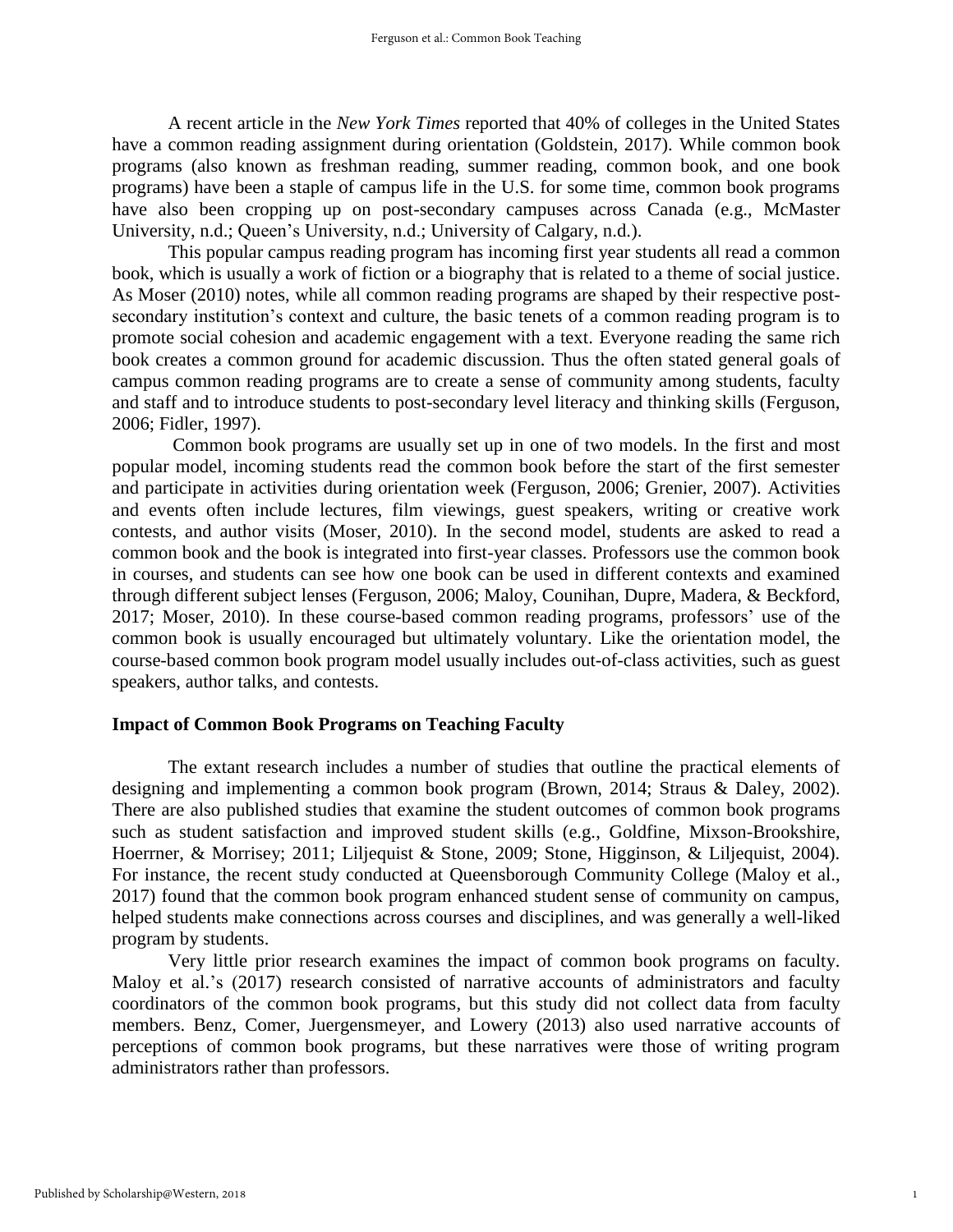The State University of New York, College at Brockport's series of research reports about the common reading program published on the college's webpage (Boaz, 2005, 2006; Price, 2005) collected data from both students and faculty. Boaz (2005, 2006) and Price (2005) asked Brockport instructors whether they received and read the common book (and if they didn't read it whether they would have been more likely to read a book about a different topic); whether they integrated the book into their classes; whether the topic of the book made it difficult to integrate into classes; whether they were comfortable with someone else selecting a book for their classes; and whether or not faculty members thought the program should continue. The researchers also asked instructors several open-ended questions about book selection, improvements to the program, and ways to make it easier to integrate the book into their courses. In response to the 2004 program, Price (2005) reported that the majority of faculty received the common book (*Nickel and Dimed* by Barbara Ehrenreich); 76% of academic planning seminar professors integrated the book into their courses while 35% of those teaching other courses integrated the book into classes. In terms of book choice, 33% of all instructors indicated that the topic of the book made course integration difficult. The majority of instructors also believed that the common book program should continue (85%) and felt comfortable with someone else selecting a book for their class (54%). Instructors commented in the open-ended responses that they would like more on campus events related to the book and more instructor resources, such as lesson plans (Price, 2005). Professors also indicated that the topic of the book or the quality of the book was challenging to integrate into courses, with many instructors commenting on book choice.

The following year, the College at Brockport adopted *The Curious Incident of the Dog in the Night-time* by Mark Haddon (Boaz, 2005). Sixty-seven percent of academic planning seminar instructors indicated that they used the common book in their classes compared to 17% of instructors who taught other courses. In terms of subject matter, 39% agreed that the topic of the book made course integration difficult, but 100% suggested that the program continue. In the open-ended section, faculty members made suggestions about book selection and stated that they were overall satisfied with the supports to ingrate the book into courses. Professors stated that they would have preferred receiving the book earlier to better plan for their courses (Boaz, 2005).

Similar findings were reported by the College at Brockport for 2006 (Boaz, 2006). The common book was *The Things They Carried* by Tim O'Brien and 50% percent of academic planning seminar instructors reported integrating the book into their courses, compared to 42% of instructors of other courses. Most instructors remained comfortable with someone else selecting a book for their courses (56%) and 83% felt that the common book program should be continued. The topic of the book proved challenging for course integration for 28% of instructors. Open-ended responses found that professors were particularly satisfied with the book choice this year while others felt the book choice was too complex for freshmen. Instructors were also generally satisfied with the supports for them to include the book in their courses (Boaz, 2006).

# **Common Book Program at Nipissing University**

At Nipissing University, the Faculty of Applied and Professional Studies introduced a common book program in 2010 with the goals of enhancing a sense of community and improving literacy and student critical thinking skills. The program eventually spread over the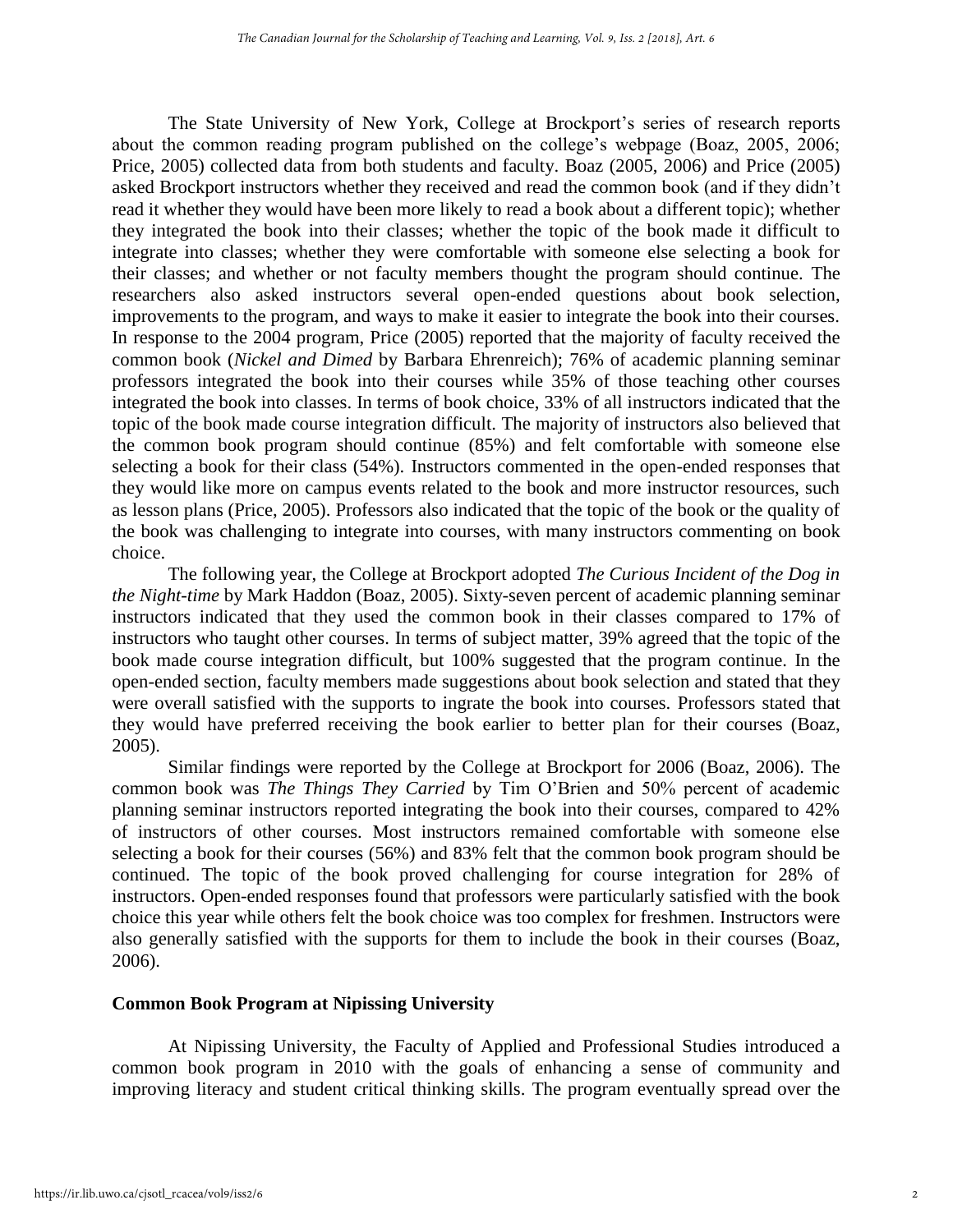years to be a campus-wide initiative, involving all in-coming first year students as well as students in the one-year Bachelor of Education program. Various books have been selected for the program including: *Three Day Road* by Joseph Boyden, *The Immortal Life of Henrietta Lacks* by Rebecca Sloot, *Feed* by M.T. Anderson, *Speaking My Truth: Reflections on Reconciliation and Residential School* edited by Jonathan Dewar, Mike DeGagné, and Shelagh Rogers, and *The Book Thief* by Markus Zusak. While the program was ultimately voluntary for faculty members, professors were provided with resources and support to integrate the common book into their courses. Supports and resources included a program coordinator, workshops for faculty, presentations, and links to materials (e.g. articles, videos) related to the book. The book selection process for the program also evolved, moving away from the program coordinator selecting the book to a committee (consisting of students, faculty, staff, and administrators) shortlisting books, followed by a campus-wide vote to select the common book for the following year.

# **Purpose of the Research**

We have been researching various aspects of the common book program at Nipissing University, including student and faculty member satisfaction with the program, the book selection process, whether or not a common book can create a sense of community among students, and the lasting impact for students years after participating in the common book (Ferguson, Brown, & Piper, 2014, 2015, 2016, 2018). However, we wanted to delve further into faculty members' perceptions of the effect of the common book program on their teaching and learning. There is little in the research regarding the professor impact beyond adoption and challenges of the common reading programs (Boaz, 2006, 2006; Price, 2005). Thus, the research questions guiding our study are:

- Do faculty members perceive a change in their teaching practices as a result of participation in the common book program?
- Does the common book program create discussion about teaching and learning among faculty?
- Does the common book program impact faculty members' sense of self- and collective efficacy as teachers?
- Do faculty members perceive a change in student achievement as a result of participation in the common book program?

# **Theoretical Framework**

Perceptions of improved teaching and learning are significant because according to Bandura (1993, 1997), perceptions of efficacy can be influential in determining outcomes. The relationship between student achievement and teacher self-efficacy has been documented by Anderson, Greene, and Loewen (1988) and Ashton and Webb (1986). Bandura (2000) notes that a sense of collective agency is important in schools because educators may work together with shared and common beliefs, and group perception may impact group outcomes. Teachers' collective self-efficacy has been linked to positive outcomes on student achievement (Goddard, Hoy, & Woolfolk, 2000) and as well as school-level achievement (Bandura, 1993). Moreover, the two concepts intertwine. Goddard  $&$  Goddard (2001) report that collective efficacy is a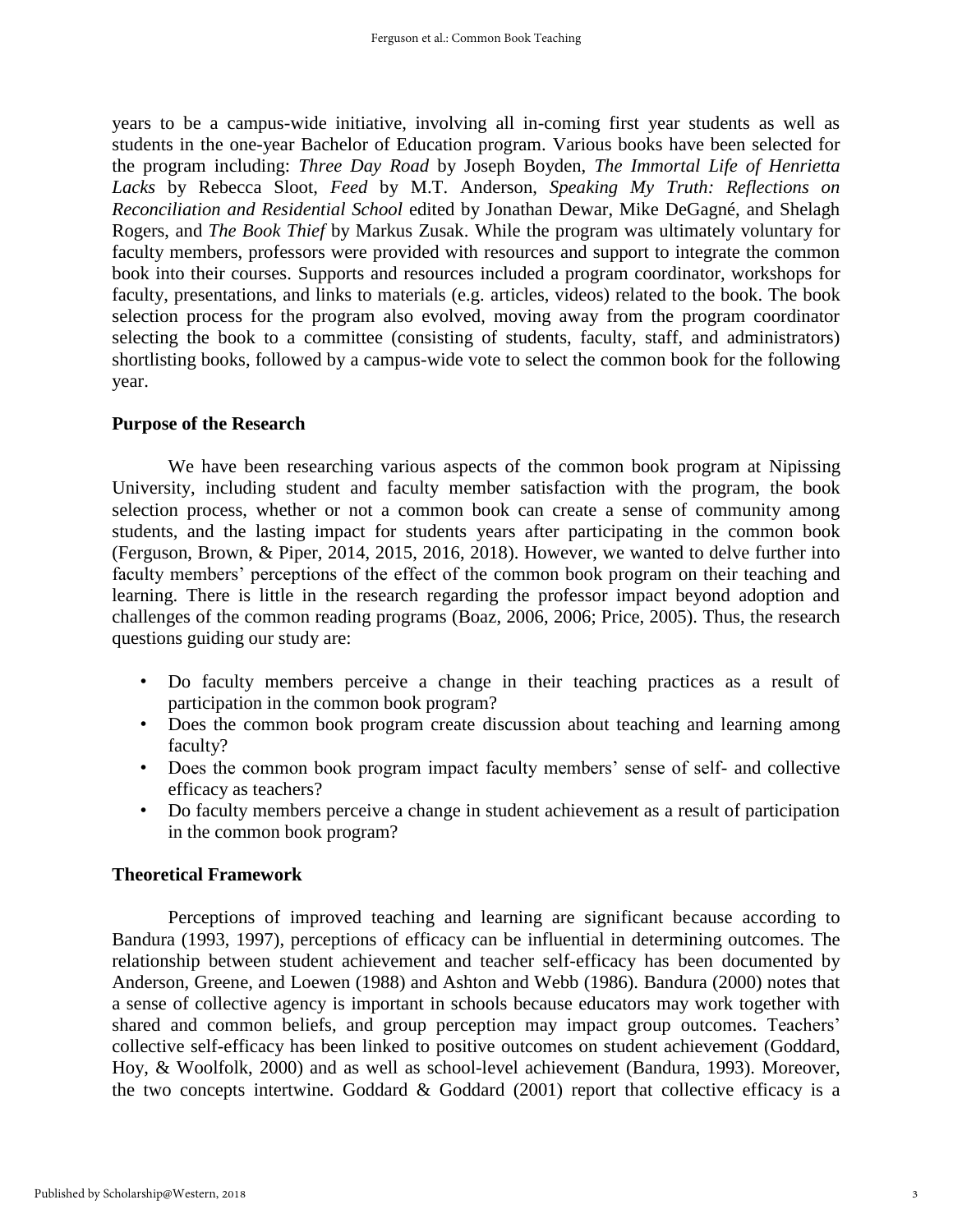positive predictor of teacher self-efficacy; i.e. a teaching group's positive perception of its capabilities will predict an individual teacher's positive perception of his/her capability. In this study, we hypothesize that the common book program positively impacted faculty members' sense of self-efficacy and collective efficacy.

# **Method**

# **Data Collection**

We applied for and received Research Ethics Board approval at Nipissing University for our study. Our study consisted of two distinct phases. In Phase 1, all faculty members at Nipissing were emailed a link to a voluntary, anonymous online survey about the influence of the common book program on their teaching practices, conversations with colleagues, as well as their perceptions of the program's impact on student learning. Out of the 150 full-time faculty, 32 completed the questionnaire, resulting in a response rate of 21.3%.

The survey included both open- and close-ended questions. Close-ended questions included 5-point Likert-type items about the perceived impact of the common book program on teaching practices, teaching effectiveness, student engagement and performance, self- and collective efficacy as teachers, and discussion among faculty members. For example, participants were asked how strongly they agreed or disagreed with statements such as:

- Adopting the common book changed the way I think about teaching
- I am more effective as a teacher because I adopted the common book
- I was able to extend my students' learning beyond the classroom
- The common book program improved [students'] literacy skills
- I was able to make connections with other faculty to compare teaching method.
- I engage in more discussion on teaching and learning with colleagues because of the common book program.

Faculty members were also asked to indicate the ways in which the common book program made them more effective as a teacher and the ways in which they believed the common book program impacted their students.

In Phase Two, we conducted face-to-face interviews with business faculty members ( $N =$ 8) to glean more information about the impact of the common book program from a faculty perspective. Business faculty were targeted for interviews as they were early program adopters and had been using the common book for a longer period of time than other departments at Nipissing.

# **Data Analysis**

The quantitative data from the online surveys were analyzed using SPSS 24. The qualitative data from the interviews were transcribed and sorted by interview question. Each researcher then read and reread all responses, making notes in the margins and grouping data into themes. Each researcher made a preliminary set of codes individually. We then all met to review the data and agreed on a final set of codes based on themes that emerged from the data (Bogdan & Biklen, 1998).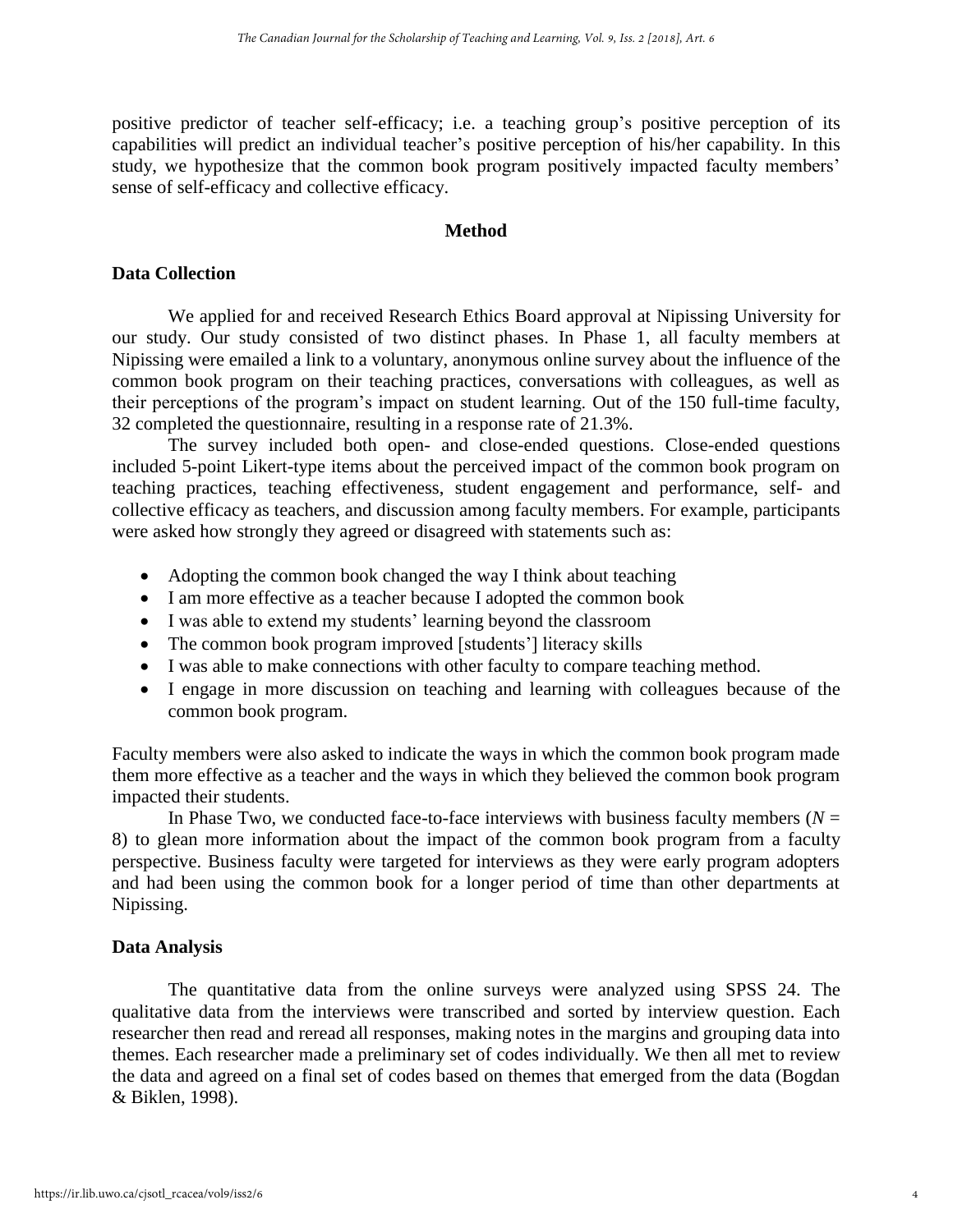#### **Results**

# **Phase One**

The majority of respondents were female (78.3%) with more than five years of teaching experience (87%). Most (72.7%) had experience using the common book in their courses, and most (65.2%) had attended out-of-class activities or events associated with the common book program. Responses to items on perceived impact on teaching practices and teaching effectiveness are presented in Table 1. Faculty members perceived that the common book program had little impact on their teaching practice or effectiveness, with some believing that it may have improved their courses.

## Table 1

| Adopting the common<br>book $\ldots$      | Strongly<br>Disagree | Disagree    | Neutral     | Agree       | Strongly<br>Agree | Mean<br>score |
|-------------------------------------------|----------------------|-------------|-------------|-------------|-------------------|---------------|
| changed the way I<br>think about teaching | $3(15.0\%)$          | $5(25.0\%)$ | $8(40.0\%)$ | $4(20.0\%)$ | $0(0.0\%)$        | 2.65          |
| changed my<br>teaching practice           | $3(15.0\%)$          | $6(30.0\%)$ | $6(30.0\%)$ | $4(20.0\%)$ | $1(5.0\%)$        | 2.70          |
| bettered my course                        | $1(5.0\%)$           | $2(10.0\%)$ | $8(40.0\%)$ | $6(30.0\%)$ | $3(15.0\%)$       | 3.40          |
| made me more<br>effective as a teacher    | $3(15.0\%)$          | $4(20.0\%)$ | $7(35.0\%)$ | $5(25.0\%)$ | $1(5.0\%)$        | 2.85          |

*Perceived Impact on Teaching Effectiveness and Teaching Scores* ( $N = 20$ ).

Responses to items on perceived benefits on collective teaching efficacy and students are presented in Table 2. Faculty members were fairly neutral on whether the common book program made them more effective as a group or encouraged them to engage in more discussions on teaching and learning. However, their responses were more positive when it came to students benefitting from the program in their courses.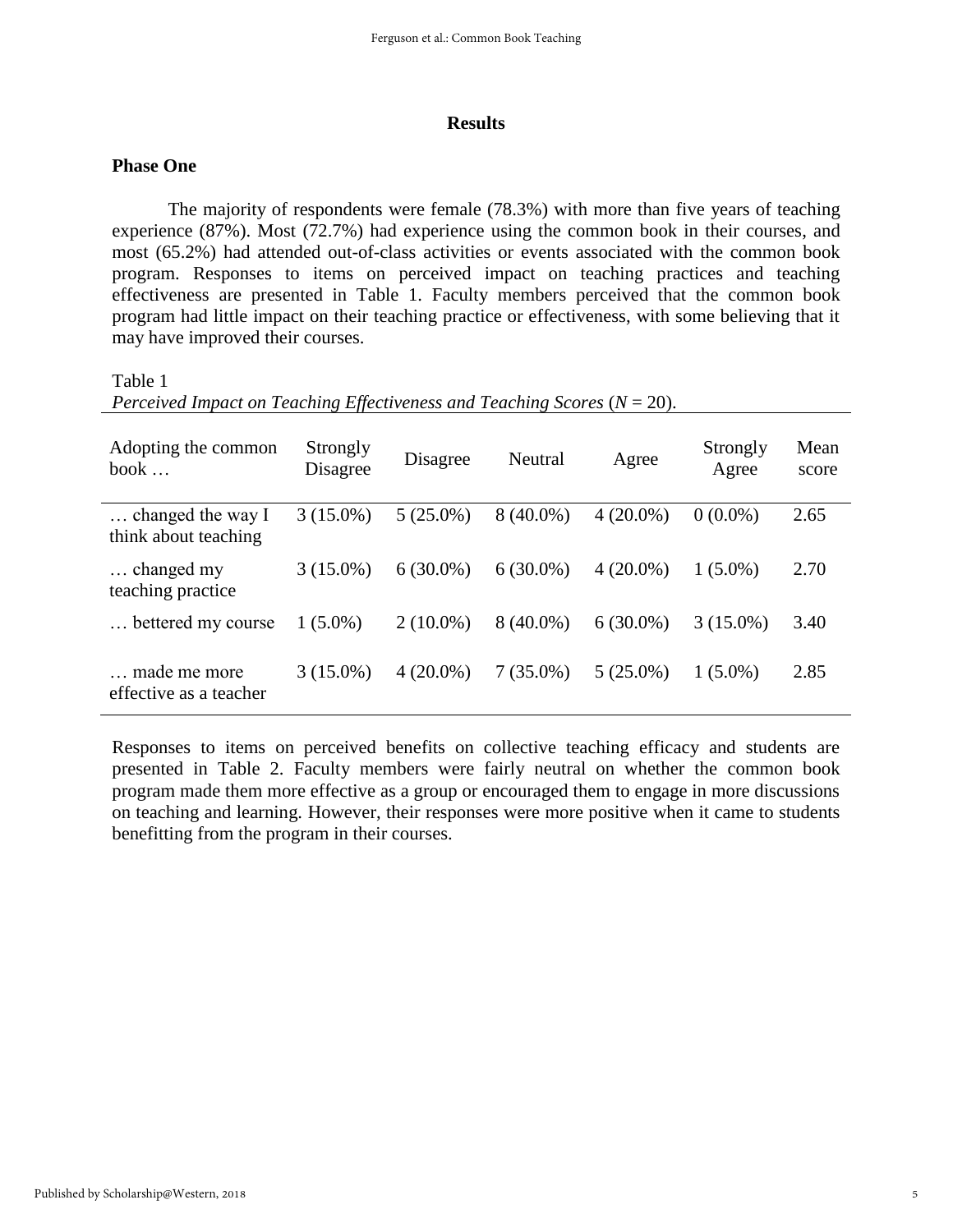| Benefits of the<br>common book<br>program                                        | Strongly<br>Disagree | Disagree    | Neutral      | Agree       | Strongly<br>Agree | Mean<br>Score |
|----------------------------------------------------------------------------------|----------------------|-------------|--------------|-------------|-------------------|---------------|
| <b>Faculty members</b><br>as a group are<br>more effective                       | $2(10.5\%)$          | $2(10.5\%)$ | $10(52.6\%)$ | $4(21.1\%)$ | $1(5.3\%)$        | 3.00          |
| I engage in more<br>discussion on<br>teaching and<br>learning with<br>colleagues | $1(5.6\%)$           | $6(33.3\%)$ | $4(22.2\%)$  | $4(22.2\%)$ | 3(16.7%)          | 3.11          |
| My students<br>benefitted in my<br>course                                        | $1(5.3\%)$           | $1(5.3\%)$  | $4(21.1\%)$  | $7(36.8\%)$ | 6(31.6%)          | 3.84          |

Table 2 *Perceptions of Benefits of the Common Book Program* (*N* = 19**).**

Figure 1 shows the percentage of faculty members who thought that the common book program yielded specific benefits to faculty members, while Figure 2 shows the percentage of faculty members who thought that the common book program yielded specific benefits to students.



*Figure 1*. Perceived benefits of the common book program to faculty members.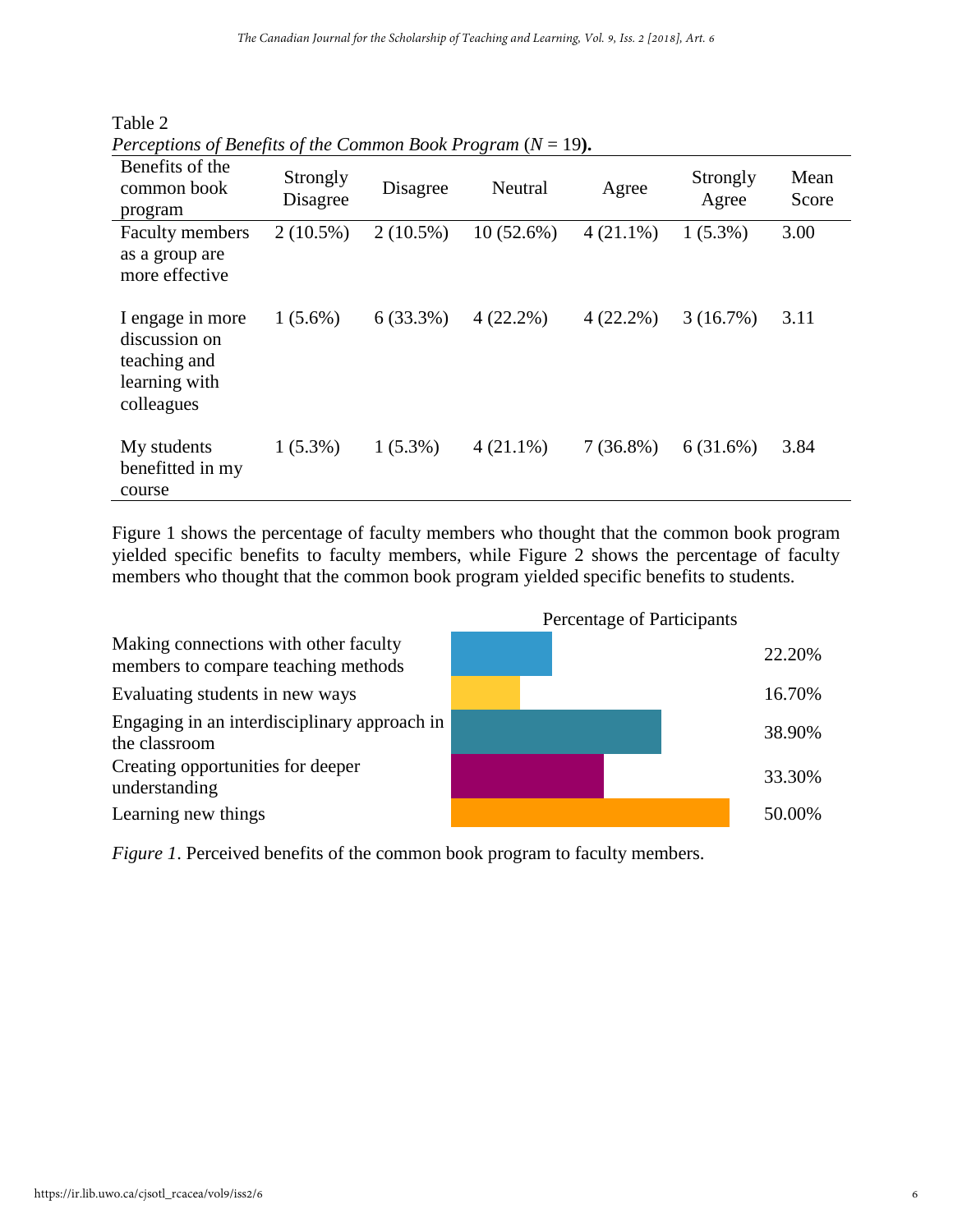



While a small number of faculty members felt that the common book program allowed them to make connections with other professors, more believed that the common book program allowed them to learn new things themselves and, to some degree, engage in interdisciplinary approaches in the classroom. Only one-quarter of faculty members felt that the common book program improved students' literacy skills. However, the majority believed that students benefitted from making connections across subject areas, learning beyond the classroom, and gaining a deeper comprehension of course concepts.

# **Phase Two**

Interviews of business faculty (*N*=8) provided further insight into if and how common book programs impact students and teaching practices. We began our interviews by asking if the common book program changed teaching practices. For five of the eight professors, the common book program did indeed change their teaching practices, and three themes emerged as to how their practices had changed. First, the common book was a way to provide illustrative examples for course content. One professor explained, "I'm always looking for examples of events and sometimes the theme of the book would coincide with an economic event in the past." It also changed the evaluation scheme of courses as professors included the common book as a part of students' grades: "It [my teaching] was changed quite significantly … the students were given an additional assignment that was based specifically on the book … and it also showed up on term test questions." Finally, the common book changed teaching practices by discussing the book in class and the book became a part of class time. One professor stated, "I had to incorporate the common book into my lecture … we would spend ten or fifteen minutes talking about the book and how it applied to the actual course we were taking." For three professors, however, the common book did not impact their teaching practices and it was just another pedagogical tool: "It's just another avenue so I wouldn't say that it changed my teaching practice. It's too big of a statement."

Faculty members were split when asked if the common book program made their courses better. Four professors felt that the program did make their courses better and two ways the program did so emerged from the interviews. First, professors felt that the program was a way for students to make connections between courses: "In one aspect it was better because they saw the connection between courses in the curriculum so they could relate that book to a number of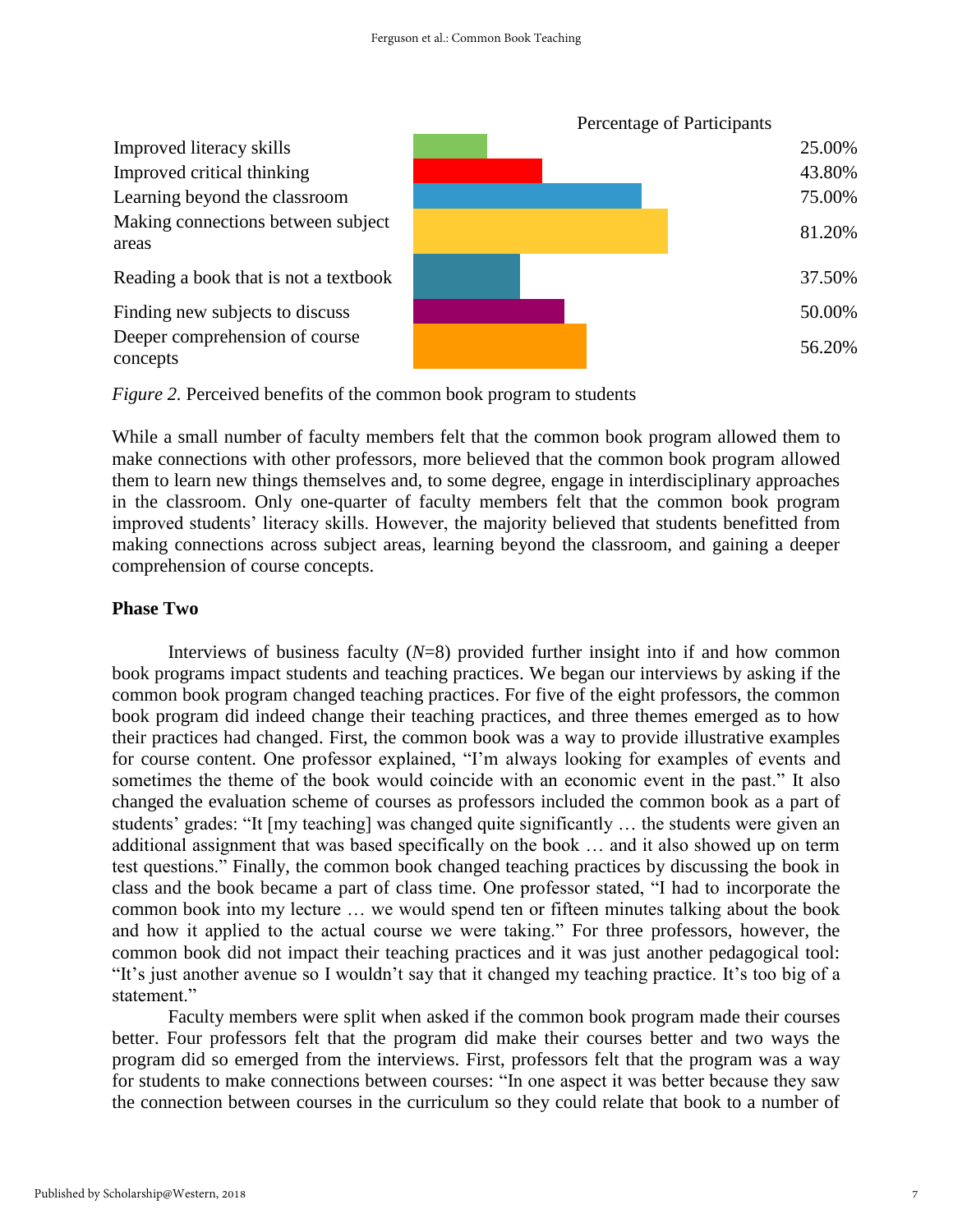places." The second way that the common book improved these professors' courses was providing illustrative examples to course concepts. One professor stated, "I was looking for a new way to make the class more relatable outside the classroom to the students and more interactive so it helped." The other four professors felt that the program did not make their courses better but simply different. For instance, one faculty member explained, "I'd say actually it didn't change … I think it was a new tool for trying to accomplish the things that I already wanted to accomplish."

Professors were also split when asked if the common book changed the way they thought about teaching*.* Half of the professors stated that the common book program was a good way to add emphasis on literacy skills. For example, one instructor said that the common book was an opportunity to add more literacy components to the course: "I wanted to incorporate more essays and more writing assignments in my courses and I wanted to improve my students' presentation skills." Another professor expressed that the program puts a greater emphasis on literacy within their course: "[The common book] puts a greater emphasis on literacy … they were very math oriented and there was not really a lot to do with literacy at the time so it completely changed the way that the class progressed." For the other four professors, the common book program did not change the way they thought about teaching; for example one stated, "It fits perfectly with the way that I already think about teaching" and another "It was one extra example, it was one more discussion point."

We also asked professors if the common book created opportunities for discussion of teaching and learning among faculty. Six of the eight professors agreed that it did create opportunities for discussion and did so by facilitating conversations. One professor explained,

I was definitely saying to people, "How are you using it? What kind of essays are you doing? … How are you relating it to your topic?" It really created a lot of discussion. It was really good …it really does create conversation amongst the faculty.

While one faculty member was unsure, the final faculty member felt that the common book did not create opportunities for discussions about teaching and learning because there was no sharing among professors:

I didn't find that there was any discussion about the common book with other faculty members that were implementing it. I had no idea what they were doing in their classes and there wasn't really a sharing of information across the faculty members

We asked faculty if self- and group efficacy increased because of the common book program. For self-efficacy, two faculty members believed that it did increase their own selfefficacy as teachers. They cited that the common book program allowed them to "take risks" and allowed them to have academic conversations "in my area but also beyond my area." Four faculty members did not believe that it increased their self-efficacy. For these faculty members, the common book was only a teaching tool: "I don't think it really has to do with teaching effectiveness … I just see it as a particular tool to accomplish those goals." Others who also felt that the common book did not increase feelings of self-efficacy believed that the book did not fit well with their course content. For instance, one faculty members stated, "it's a stretch … you're stretching a novel that doesn't always apply to you." Two faculty members were undecided about whether the common book increased their self-efficacy as teachers. One of these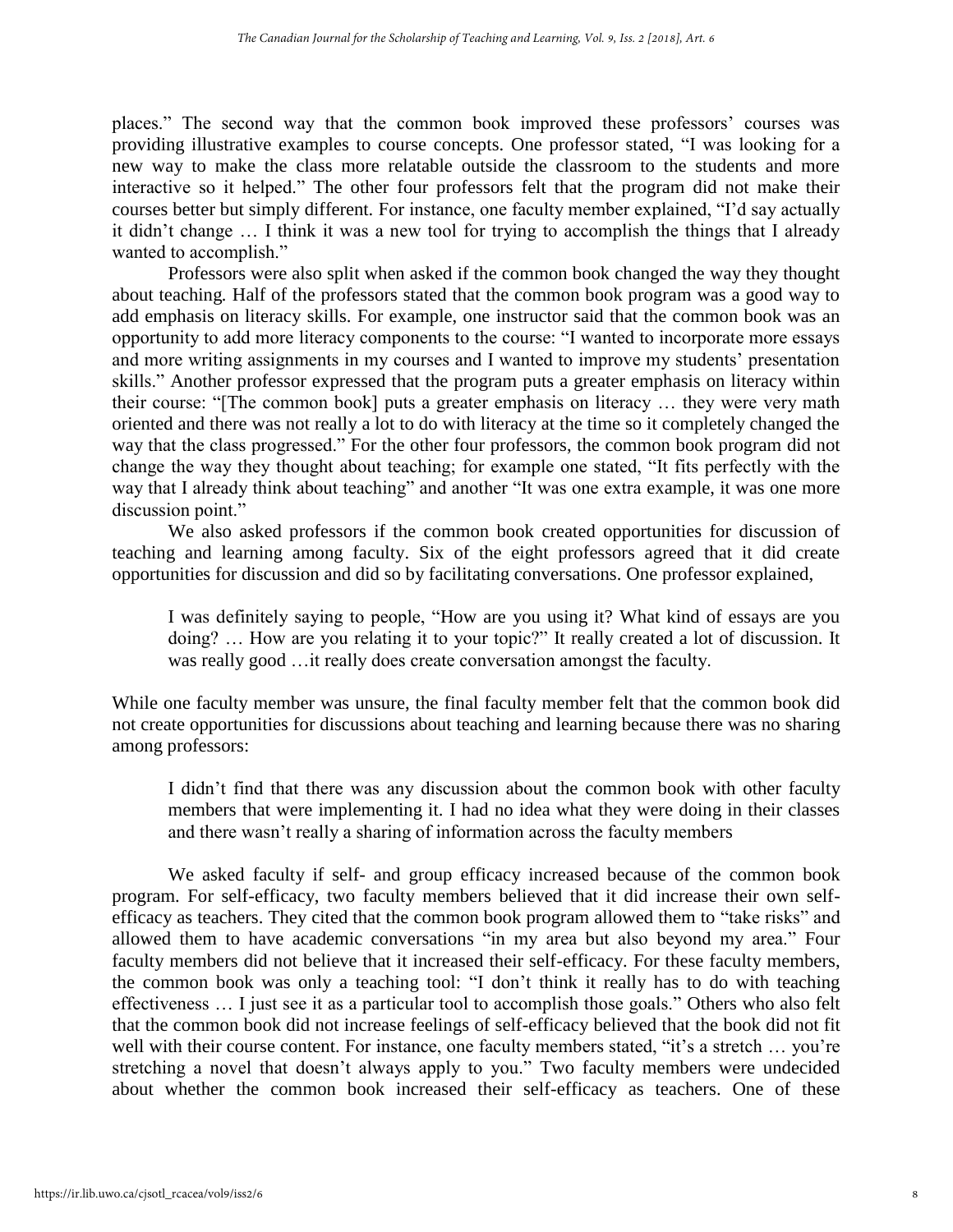professors stated that it helped her look at the bigger picture rather than just focusing on course content: "I think more effective probably at ensuring that what I'm doing is relevant to the entire program of study as opposed to [just] my course."

In terms of collective efficacy, three faculty members felt that the common book program improved their sense of collective efficacy. These faculty members believed that the common book creates dialogue among faculty: "I think [the common book] facilitates conversations about what we're doing and then the idea sharing." Two faculty members did not feel that the program improved collective efficacy and stated that this was because they were part-time instructors or that they had other priorities: "I probably didn't leverage all of those networking or collegial opportunities that were presented." The remaining three faculty members felt that the common book program perhaps increased collective efficacy but professor "buy in" impacted this potential benefit: "I don't know. Maybe as a collective we would benefit from it if there was more cross-faculty collaboration."

When asked if the common book program was a benefit for students, all eight business professors agreed. When asked how, three main themes emerged. First, faculty members felt that the common book increased the time students spent reading. For instance one professor stated, "I just like to see them reading, period." And another "I think that it's good that students read and read for interest. So even if it's comic books or magazine articles or anything like that, reading outside of the curriculum is always a good thing." The second theme that emerged as a student benefit was that reading a novel was different than textbook reading:

I was keeping a close eye on how the students were reading the textbook and they were reading textbooks for answers as opposed to reading the chapter to understand it … at least with the common book, they're reading the whole book and they're gaining the context of what's being said.

The final way that professors indicated that the students benefited from the common book was integrated learning. For example, one faculty member explained that the common book "helps to integrate learning across classes; it's a shared common experience." A few faculty members also noted that the benefits to students may not be immediately noticeable: "Maybe they [the benefits for students] didn't show up in the first-year class but as the students matured they started making some links and connections."

#### **Discussion**

In our survey of all faculty members, the common book program did not have an overall impact on teaching practices. Surveys did, however, show that faculty members were more positive in regards to the common books' impact on students. This may not be that surprising given that the publicly-stated goals of the program are singularly focused on student outcomes. Faculty may have perceived that the common book program really was not about them.

Business faculty interviewed had mixed experiences about whether the common book program impacted their teaching. While the majority thought it changed their teaching, only half of professors thought that the common book bettered their courses. Like Price (2005) and Boaz (2005, 2006) a number of professors interviewed mentioned that integrating the books into their courses was challenging. Professor buy-in and book choice remain a key component to course integration, as is also found in the literature (Boaz, 2005, 2006; Price, 2005). While some faculty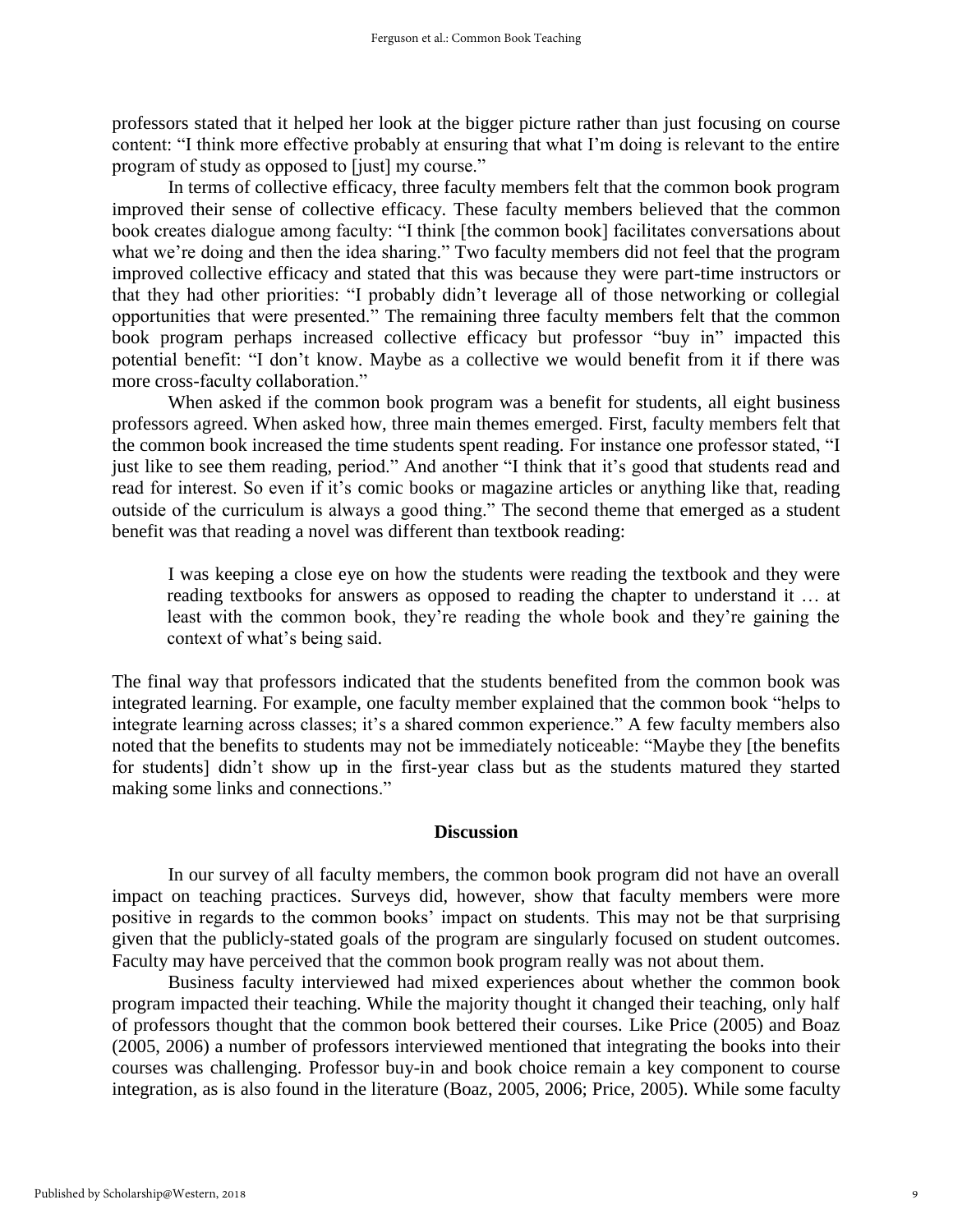members found the book to be just another tool, others felt that it impacted their course assessment scheme, changed how they used class time, provided illustrative examples of concepts, and made connections across courses. Moreover, half of the business faculty interviewed felt that the common book did change the way they thought about teaching in terms of literacy skills. Professors were pleased with the added emphasis on literacy in their courses, as they felt literacy skills of students were lacking.

While the faculty-wide survey found mixed results for the common book creating faculty conversations, most business professors felt that the common book program created opportunities for faculty discussion about teaching and learning. The common book as an avenue for the discussion of teaching was the most pronounced finding from our interviews in term of benefits for faculty members. The common book provided an opportunity for professors to talk with colleagues about their courses and how they were using the book.

The literature demonstrates that perceptions of self- and collective efficacy are important in determining student outcomes (Bandura 1993, 1997, 2000) and reinforce each other (Goddard & Goddard, 2001). In terms of impacting their self- and collective efficacy, business professors interviewed were mixed in their feelings about the impact of the common book. While the results were somewhat more positive in terms of collective efficacy, our interviews found unclear results in terms of the common book's impact on both self- and collective efficacy. Just discussing the common book and course integration with colleagues does not appear to be enough to substantially increase feelings of collective efficacy among professors. Professors also need more than a common teaching element to improve collective efficacy. Thus our hypothesis that the common book program could increase self- and collective efficacy (Bandura 1993, 1997, 2000) is inconclusive.

However, despite uncertain results about self- and collective efficacy and the common book, both our faculty-wide survey and the interviews with business faculty revealed that faculty members believe that the common book program benefited students. As research shows that college students are reading less than ever before (Applegate et al., 2014; National Endowment for the Arts, 2007), many professors felt that students reading any book besides a textbook was a positive impact of the program. Integrated learning across courses was another benefit perceived by faculty for students. As others who have researched common book programs have noted (Maloy et al., 2017; Nichols, 2012), common reading programs support the idea of a common intellectual experience, which is an identified high impact strategy for college student success (Kuh, 2008).

# **Final Thoughts**

Our study is limited by the small sample size. The number of surveys restricted our analysis of the questionnaire to descriptive statistics. While we interviewed business faculty because they were early adopters of the common book program, voices from other departments would have enhanced the research.

Most research on common reading programs focuses on student satisfaction and outcomes for students, and indeed, our study found that professors do see a direct benefit of the common book for students. However, our research is unique in that we explore the perceptions, experiences, and teaching practices of faculty members using a common book in their courses. Our research finds that the common book program does have the potential to change some teaching practices, increase conversations about teaching and learning among professors, and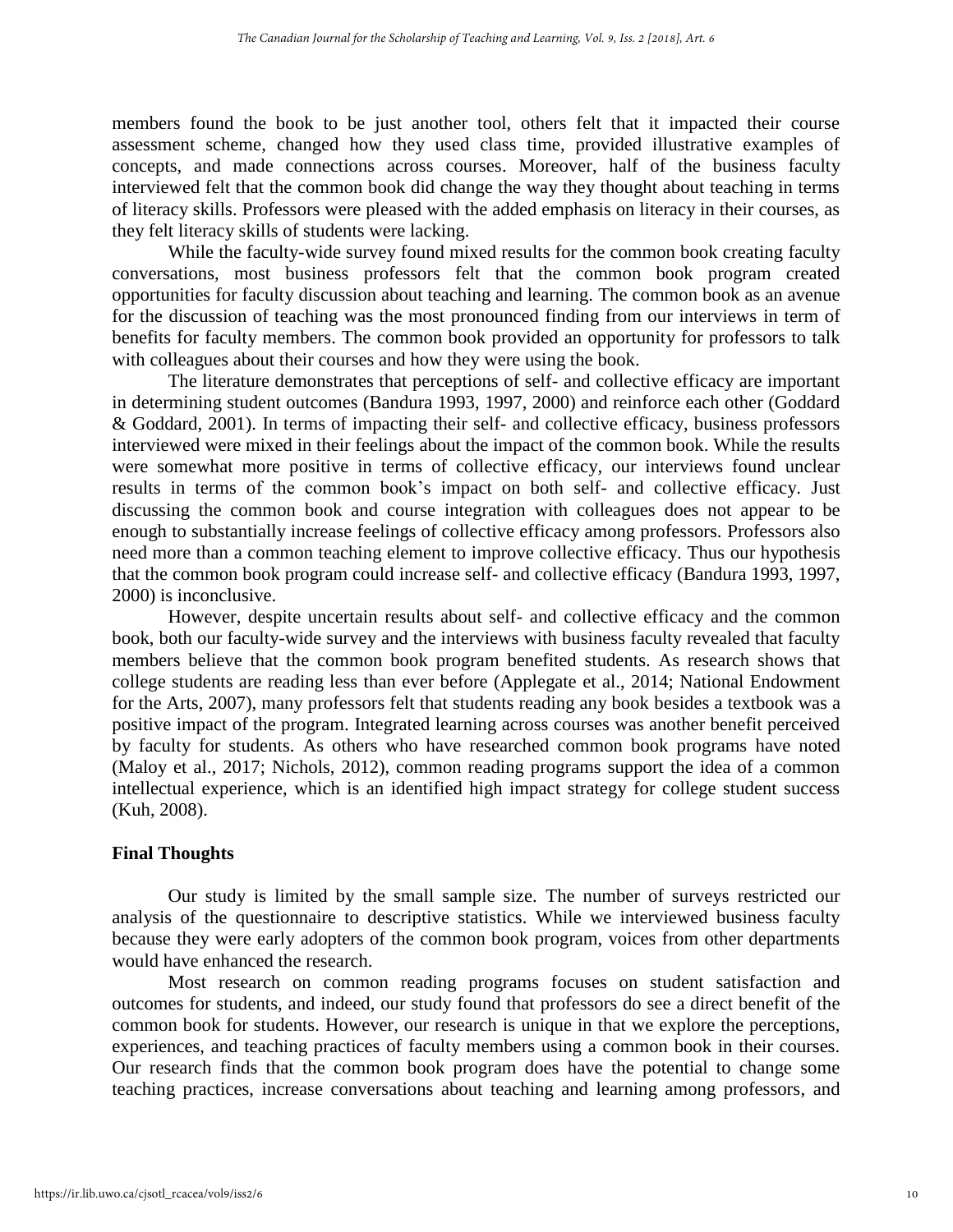possibly better courses by incorporating more literacy. In light of our findings, we suggest that those implementing common book programs consider making the professorial side of the program more deliberate in the goals of the program rather than as a by-product of a program aimed at students. The potential benefits in terms of professional development should be communicated to faculty. This could improve faculty buy-in, which may improve the effectiveness of common reading programs.

We feel that there is much potential for faculty teaching and learning from participating in and using a common book in post-secondary level classes. Therefore, we encourage other researchers who are investigating common book programs at their institutions to explore the program's impact on faculty members and not just students. For instance, future research could explore the impact of faculty engagement and student outcomes when common book programs are designed with faculty in mind, and when instructors are explicitly told that the common reading program is for their benefit too. Research could also seek to identify the most effective types of support and extra-curricular activities for improving teacher self- and collective efficacy when using a common book program. As one of the faculty members interviewed stated, **"**When you design a program like common book, you're not thinking so much about the teachers; you're thinking about the students, and one of the biggest surprises has been the benefit to the teachers."

## **References**

- Anderson, R., Greene, M., & Loewen, P. (1998). Relationships among teachers' and students' thinking skills, sense of efficacy, and student achievement. *Alberta Journal of Educational Research, 34*(2), 148-165.
- Applegate, A. J., Applegate, M. D., Mercantini, M. A., McGeehan, C. M., Cobb, J. B., DeBoy, J. R., & ... Lewinski, K. E. (2014). The Peter effect revisited: Reading habits and attitudes of college students. *Literacy Research and Instruction, 53*(3), 188-204. <https://doi.org/10.1080/19388071.2014.898719>
- Ashton, P. T., & Webb, R. B. (1986). *Making a difference: Teachers' sense of efficacy and student achievement*. New York: Longman.
- Bandura, A. (1993). Perceived self-efficacy in cognitive development and functioning. *Educational Psychologist, 28*(2), 117-148. [https://doi.org/10.1207/s15326985ep2802\\_3](https://doi.org/10.1207/s15326985ep2802_3)
- Bandura, A. (1997). *Self-efficacy: The exercise of control*. New York: Freeman.
- Bandura, A. (2000). Exercise of human agency through collective efficacy. *[Current Directions in](javascript:__doLinkPostBack()  [Psychological Science](javascript:__doLinkPostBack()* , *9*(3), 75-78.
- Benz, B., Comer, D., Juergensmeyer, E., & Lowry, M. (2013). WPAs, writing programs, and the common reading experience. *WPA. Writing Program Administration*, *37*(1), 11-32.
- Boaz, C. (2005). 2005 summer reading program: A summary and analysis of the student and instructor surveys. The College at Brockport, State University of New York. Retrieved from

[https://www.brockport.edu/academics/american\\_democracy\\_project/summer\\_reading\\_pr](https://www.brockport.edu/academics/american_democracy_project/summer_reading_program/report2005.html) [ogram/report2005.html](https://www.brockport.edu/academics/american_democracy_project/summer_reading_program/report2005.html)

Boaz, C. (2006). 2006 summer reading program: A summary and analysis of the student and instructor surveys. The College at Brockport, State University of New York. Retrieved from

[https://www.brockport.edu/academics/american\\_democracy\\_project/summer\\_reading\\_pr](https://www.brockport.edu/academics/american_democracy_project/summer_reading_program/report2006.html) [ogram/report2006.html](https://www.brockport.edu/academics/american_democracy_project/summer_reading_program/report2006.html)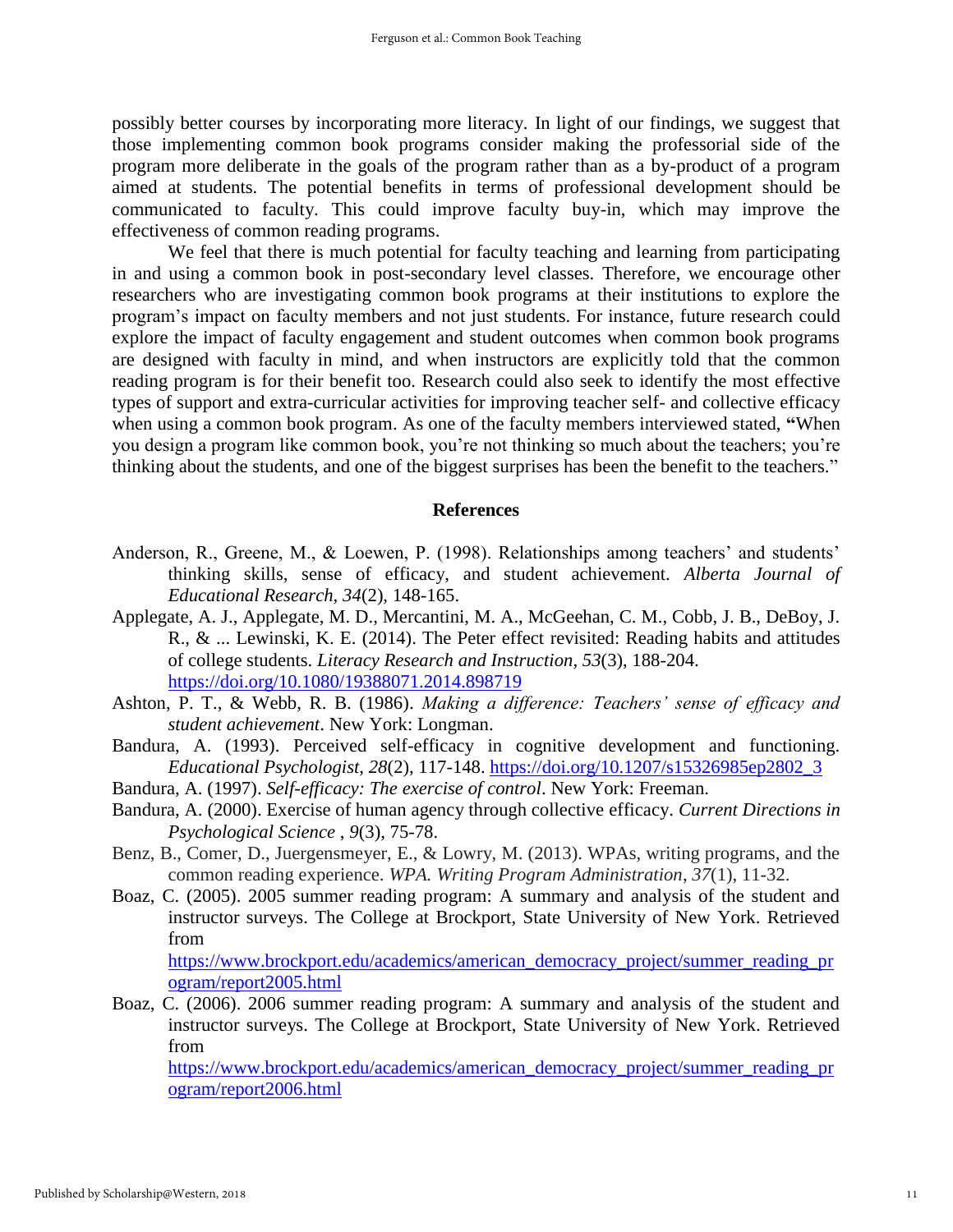- Bogdan, R. C., & Biklen, S. K. (1998). *Qualitative research for education: An introduction to theory and methods* (3rd ed.). Boston, MA: Allyn and Bacon.
- Brown, K. (2014). The potential of common reading programs for revamping education programs. *Kentucky English Bulletin, 63*(2), 46-49.
- Ferguson, M. (2006). Creating common ground: Common reading for the first year of college. *Peer Review, 8*(3), 8-10.
- Ferguson, K., Brown, N., & Piper, L. (2014). "How much can one book do?": Exploring perceptions of a common book program for first-year university students. *Journal of College Reading and Learning 44*(2), 164-199. <https://doi.org/10.1080/10790195.2014.906267>
- Ferguson, K., Brown, N., & Piper, L. (2015). Exploring sense of community through a common book program for first-year university students, *The Learning Assistance Review, 20*(1), 7-22.
- Ferguson, K., Brown, N., & Piper, L. (2016). Tensions and issues in selecting a book for a university common book program, *Currents of Teaching and Learning, 7*(2), 58-69.
- Ferguson, K., Brown, N., & Piper, L. (in press). Exploring the lasting impact of a common book program. *ALER Yearbook Volume 40: Engaging All Readers through Explorations of Literacy, Language & Culture.*
- Fidler, D. (1997). Getting students involved from the get-go: Summer reading programs across the country. *About Campus, 2*(5), 32.
- Goddard, R. D., & Goddard, Y. L. (2001). A multilevel analysis of the relationship between teacher and collective efficacy in urban schools. *Teaching and Teacher Education, 17*, 807-818. [https://doi.org/10.1016/S0742-051X\(01\)00032-4](https://doi.org/10.1016/S0742-051X(01)00032-4)
- Goddard, R. D., Hoy, W. K., & Woolfolk, A. (2000). Collective teacher efficacy: Its meaning, measure, and effect on student achievement. *American Education Research Journal, 37*(2), 479-507.
- Goldfine, R., Mixson-Brookshire, D., Hoerrner, K., & Moffissey, J. (2011). Using a common first-year book to promote reading, connections, and critical thinking. *Journal of the First-Year Experience & Students in Transition, 23*(2), 93-108.
- Goldstein, D. (2017, July 1). Summer reading books: The ties that bind colleges. *The New York Times*. Retrieved from

<https://www.nytimes.com/2017/07/01/us/college-summer-reading.html>

- Grenier, C. (2007). A survey of college freshmen summer reading programs in the United States. *International Journal of the Book, 4*(2), 77-84. <https://doi.org/10.18848/1447-9516/CGP/v04i02/36575>
- Kuh, G. D. (2008). *High-impact educational practices: What they are, who they are, who has access to them, and why they matter*. Association of American Colleges and Universities. Retrieved from

[https://keycenter.unca.edu/sites/default/files/aacu\\_high\\_impact\\_2008\\_final.pdf](https://keycenter.unca.edu/sites/default/files/aacu_high_impact_2008_final.pdf)

Liljequist, L., & Stone, S. (2009). Measuring the success of a summer reading program: A fiveyear study. *Journal of the First-Year Experience and Students in Transition 21*(2), 87- 106.